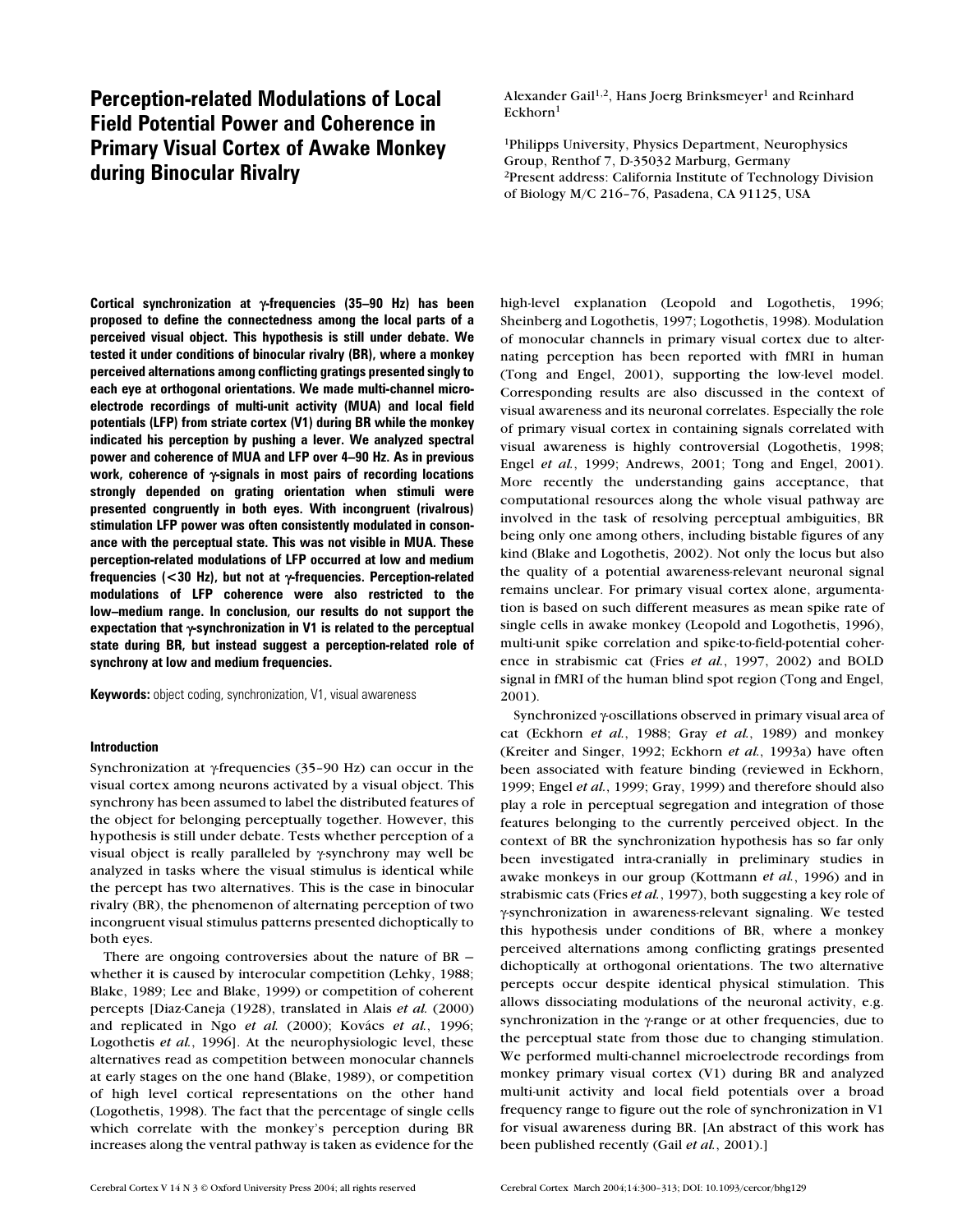# **Materials and Methods**

#### *Visual Stimulation Setup*

Dichoptical visual stimulation was realized with a three-screen setup suitable for humans and monkeys (Fig. 1*A*). The three screens were synchronized and made congruent in view by means of two semitransparent mirrors. A two step calibration procedure ensured positional alignment of the screens with an accuracy of ∼0.025° when using the setup with monkeys (Gail *et al.*, 2003). The three screens were adjusted in luminance across the entire grayscale range.

#### *BR Task*

To induce BR we used stationary, soft-edge, high-contrast, sinusoidal luminance grating patches of horizontal and vertical orientation, respectively (Fig. 1). They were dichoptically presented at corresponding retinal positions of the left and right eye while the monkey had to keep fixation within  $\pm 0.45^\circ$  at a small spot on the central screen. In each recording session the patches were adjusted in size and position to cover the classical receptive fields of all recording locations within the patches' area of full contrast. At the same time patches were made as small as possible to maximize the probability of exclusive dominance of one of the patches across its entire extension (O'Shea *et al.*, 1997). Figure 1*C* shows the typical arrangement of stimulus and classical receptive fields.

To control the monkey's behavior we used a high portion of catch trials and permanently compared the psychometric performance with that of human observers recorded in the same setup. We used trials composed of different stimuli and with different time courses described in the following.

Three different types of trials occurred in pseudo-random order: During incongruent trials (∼75%), orthogonal grating patches with variable contrast (see below) were presented to the left and right eye, reliably evoking BR. Congruent trials (∼15%) consisted of identical, full-contrast patches presented to both eyes; they always become perceptually fused to a uniform grating patch. Piecemeal trials (∼10%) consisted of two different patches presented to the left and right eye; each patch was a mixture of horizontal and vertical grating components (Fig. 1*D*). The left and right patches were not complementary and, therefore, in no way could be fused to the percept of a grating with uniform orientation. This condition always induced a piecemeal percept. The three trial types were not explicitly indicated to the monkey as being different, i.e. the monkey did not know about the current type of trial. In any case the monkey had to report whether he perceived a horizontal (lever up), a vertical (down) or a piecemeal patch (lever release). The incongruent trials were used to induce BR and served as test condition; the congruent and piecemeal trials were used as catch trials and served as reference conditions.

For the incongruent trials we pseudo-randomly varied the contrast difference between the horizontal and the vertical stimulus from trial



Figure 1. Visual stimulation setup and task. (A) Dichoptical stimulation via semi-transparent mirrors. All screens are synchronized at 98 Hz and precisely congruent in view (18.2  $\times$ 13.6° visual angle, 800  $\times$  600 pixels). The central screen is viewed binocularly and is used for fixation with natural vergence during dichoptical tasks and for standard binocular RF mapping stimulation. Grating stimuli in the rivalry task are presented via the left/right screen. (*B*) Three-alternative decision task. The paired pictograms for the different trial types denote the left and right stimulus, respectively. Incongruent left/right stimulation (I) with orthogonal gratings causes BR and is applied with variable relative contrast between left and right to control the monkey's psychometric performance. Two types of catch trials are designed to evoke a predictable percept and serve as an additional control (for details, see Materials and Methods). (*C*) Grating stimuli and classical receptive fields (CRF). Stimuli have full contrast (luminance via mirror, 0.5–54 cd/m<sup>2</sup>; spatial frequency, 2.9 cyc/°) over 75% of their diameter and a cos2-shaped soft edge. The patch size (monkey H, 2.75°; monkey S and human, 1.83° diameter) and position was adjusted to cover all CRFs of a single recording session within the patches' radius of full contrast (original scale example; CRF contours denote -3 dB amplitude). (D) Examples of piecemeal stimuli. Two different of these mixed grating stimuli are presented dichoptically in the piecemeal catch trials and can not be fused to a percept of uniform orientation. They mimic the percept when exclusive dominance of one of the grating stimuli in rivalry trials fails.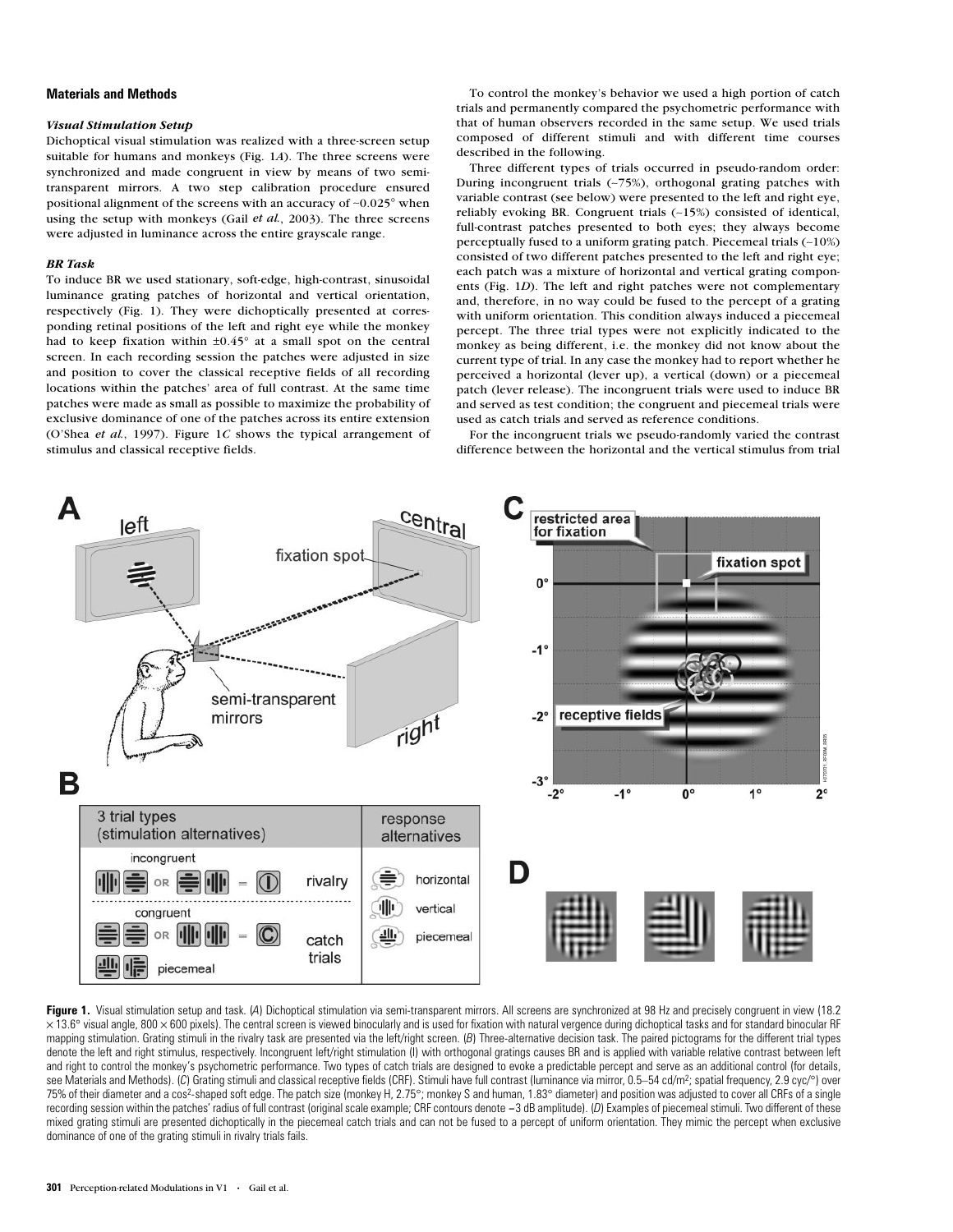to trial. Relative contrast ranged from –100% (vertical grating only) to +100% (horizontal grating only). This range was covered in discrete steps (seven for monkeys, nine for humans) symmetrically around the condition of equal physical contrast, which was also the condition of perceptually balanced contrast for both monkeys (equal probability of reporting). Each contrast difference was presented with equal probability. Thus, the condition with balanced contrast comprised only 1/7 = 14% of all incongruent trials for the monkeys. Only trials with balanced contrast were used for evaluation of perception-related modulations (see below). Horizontal and vertical stimuli were pseudorandomly presented to either eye.

The three trial types differed in their time courses and reward schemes (Fig. 2). We trained the monkeys to report their first percept of one of the two rivaling stimuli as soon as it was exclusively dominant. When rivaling stimuli are switched on, exclusive perceptual dominance is not immediately established, but instead the two incongruent stimuli appear somehow fused, i.e. 'piecemeal'-like (Wolfe, 1983). On the other hand, when presented continuously, rivaling stimuli evoke perceptual switching with temporal characteristics depending on stimulus properties (e.g. O'Shea *et al.*, 1994). Hence, trials had to be long enough to allow one of the two stimuli to become perceptually dominant, but short enough to avoid perceptual switching towards the other stimulus. Furthermore, we encouraged the monkeys to report persistent non-appearance of exclusive dominance by means of the third response alternative ('piecemeal' report), in order to avoid reports on a certain grating orientation despite an actually mixed percept. Since perception in the rivaling incongruent condition was expected to be always piecemeal-like initially, the piecemeal reports were only accepted after a 1200 ms delay. This limit was chosen based on psychophysical data of humans and monkeys under the given stimulation conditions in our setup. We inserted an initial interval of piecemeal stimulation in the congruent trials (Fig. 2*B*) in order to make these catch trials look more similar to the incongruent trials. The monkey was thereby taught not to report piecemeal immediately, but to wait whether his percept would take on a unique orientation or not.

Correct performance of the monkey was controlled in two ways. Firstly, in all non-ambiguous trials with predictable perception (congruent and piecemeal catch trials (∼25%), plus incongruent trials with 'monocular' stimulation, i.e. contrast difference of 100% (2/7 of 75%  $\approx$  20%)) only the corresponding response alternative was rewarded. Taken together, ∼45% of the trials were non-ambiguous and therefore suitable to directly supervise the monkey's behavior. Secondly, the psychometric data obtained from all incongruent trials served as day-by-day probabilistic behavioral control during training and recording. The data had to fit the respective human data collected with the same setup. We compared human and monkey data with respect to reaction times, probabilities of piecemeal percepts and probabilities of perceptual dominance of one of the two stimuli depending on the relative contrast difference between the two stimuli.

#### *Animal Preparation*

Two male rhesus monkeys (*Macaca mulatta*) aged 9 (monkey H) and 14 years (monkey S) participated in the experiments. All procedures were carried out in accordance with German laws of animal maintenance and experimentation and the guidelines published in the NIH *Guide for the Care and Use of Laboratory Animals* (NIH Publication No. 86-23, revised 1987). After intensive training and shortly before the experimental sessions a plastic chamber (10 mm o.d.) was implanted under deep barbiturate anesthesia to give access to visual area V1 through the intact dura. In both monkeys the chamber was implanted close to the lunate sulcus to obtain parafoveal receptive fields. Three stainless steel head posts ensured painless head fixation during recording sessions. Head posts had been implanted years before.

### *Recording*

In each session up to 16 quartz-isolated, platinum-tungsten fibermicroelectrodes ( $\geq$ 1 M $\Omega$  at 1 kHz) were individually advanced into the



**Figure 2.** Trial timing and reward scheme. Depending on the trial type, different behavioral responses in distinct time intervals were considered correct and rewarded. (*A*) In rivalry trials (I, incongruent gratings), perceptual dominance of one grating orientation can be reported until dimming of the fixation spot at 1200 ms post stimulus onset (dark gray epoch). Decisions have to fit the orientation of the stimulus with higher contrast in order to be rewarded. In the case of balanced contrast reward is random. Non-appearance of dominance of one of the two stimuli within this time, i.e. persisting piecemeal perception, can be reported afterwards (light gray). (*B*) Catch trials with congruent stimulation (C) only allow reports of the perceived orientation (dark gray epoch) after an initial piecemeal stimulation of variable duration (black). (*C*) Catch trials with persisting piecemeal stimulation (black) only allow piecemeal report after dimming of the fixation spot (light gray). The two kinds of catch trials mimic two alternative ways of experiencing the incongruent trials, in which perception is unpredictable by the experimenter and both response schemes (early switch or late release) are allowed and potentially rewarded. The monkey's task is the same in any case. He has to wait for the stimulus to appear and then to wait for the percept (initially being piecemeal-like) to turn into a grating of unique orientation. If this happens before the fixation spot dims, he has to indicate the orientation of the grating by a corresponding lever switch. If not, he has to release the lever after dimming of the fixation spot. Note that in any case trials end immediately after a decision has been made.

cortex under acoustical and optical control of the recorded signals (Eckhorn and Thomas, 1993). After detecting the first reliable spikes they were slowly driven another 150–250 µm. Daily cleaning the dura before and more intensively after each session reduced thickening of the dura (and hence dimpling during electrode insertion) to a minimum, ensuring recordings from layers 2 and 3. The electrodes were arranged in a regular  $4 \times 4$  array (750 µm pitch). From each raw broad-band signal (1–10 kHz) we separated multiple unit activity (MUA) by band-passing (1–10 kHz; 18 db/oct), full-wave rectifying and subsequent low-pass filtering (140 Hz; 18 db/oct), yielding an amplitude-weighted measure of population spike density near the electrode tip without rejecting low amplitude spikes. The mean MUA amplitude during prestimulus recording (blank gray screen with fixation spot) was subtracted from the following response epochs. Second, local field potentials (LFP) were obtained by band-passing from (1–120 Hz, 18 db/oct). Both analog signals (MUA, LFP) were sampled at a rate of 500 Hz.

#### *Data Analysis*

Sliding-windows (128 ms epoch length; 32 ms shifts) were used to calculate time-resolved spectral power at single site recordings and coherence between signals at pairs of sites. For direct comparability, the same windows were used for the single-channel analyses of MUA amplitude. Spectra were calculated via fast Fourier transform after applying a Hamming window to the mean-free signal of each epoch. Spectra were averaged across trials with identical conditions. Paired coherence between signals of two different electrodes *n* and *m* were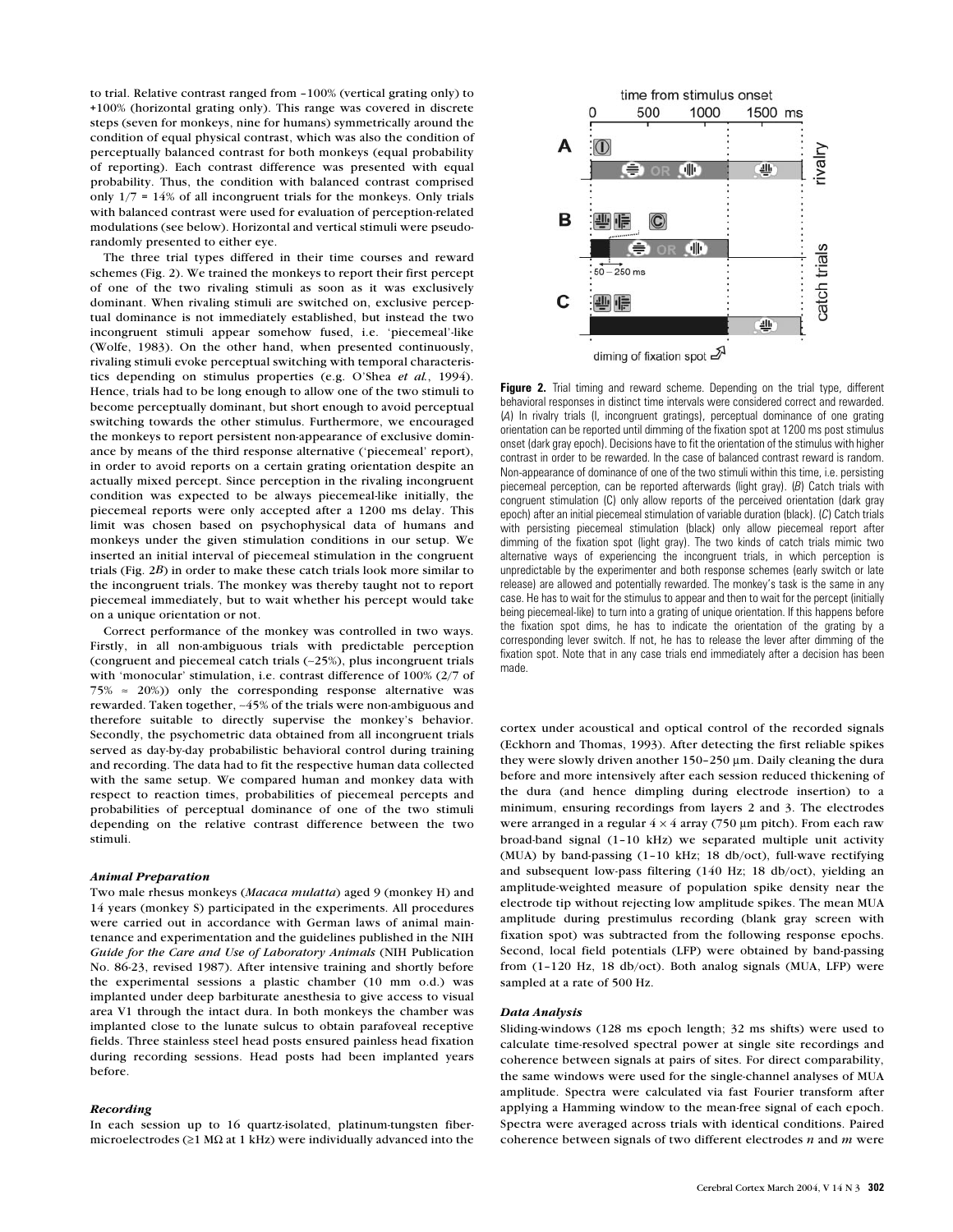calculated using Bartlett-smoothing across *N* trials with identical conditions (Glaser and Ruchkin, 1976):

$$
\hat{\kappa}^{2}_{nm} = \frac{\left| \sum_{i=1}^{N} S_{n,i}(f,t) S^{*}_{m,i}(f,t) \right|^{2}}{\sum_{i=1}^{N} \left| S_{n,i}(f,t) \right|^{2} \sum_{i=1}^{N} \left| S_{m,i}(f,t) \right|^{2}}
$$
(1)

where *S* is the complex Fourier spectrum of the signal epoch centered on time *t* (asterisk denotes the complex conjugate); *i* is the number of the trial. The expected bias, i.e. the random coherence of the estimate depending on the number of trials, was subtracted (Benignus, 1969:

$$
\kappa^2 = \hat{\kappa}^2 - \frac{1}{N} (1 - \hat{\kappa}^2)
$$
 (2)

In short, coherence is a sensitive measure to estimate the linear correlation between two signals independently at each frequency. To get a high coherence value at a given frequency a high co-variation of the spectral amplitude and a constant phase difference (not necessarily zero) at this frequency across trials is needed.

For each measure signal epochs were either aligned with respect to stimulus on-set or to the point in time of the monkey's behavioral response to average data across trials. We subdivided the frequency range in three sections approximating the classical theta/alpha-, betaand gamma-ranges: low (4–12 Hz), medium (12–27 Hz) and high (28–90 Hz).

Differences in spectral power between two conditions were tested with Student's *t*-test ( $\alpha$  = 0.05). The number of trials defines the sample size *N*. Differences in spectral coherence between two conditions were tested based on the overlap of their 95% confidence intervals. To calculate confidence intervals, firstly the variance was estimated from the coherence value and the number *N* of contributing epochs (Glaser and Ruchkin, 1976):

$$
\sigma^2 = \frac{1}{2(N-1)} \left( 1 - 0.004 \frac{1.6 \left( \frac{N}{N+1} \left( \kappa^2 + \frac{1}{N} \right) + 0.22 \right)}{2(N-1)} \right) \tag{3}
$$

The 95% confidence interval is then given by

$$
FZT^{-1} (κ – 2σ)2 < K2 < FZT^{-1} (κ + 2σ)2
$$
 (4)

where FZT is Fisher's *Z* transform

$$
\text{FZT}(x) = \frac{1}{2} \ln \frac{(1+x)}{(1-x)}
$$

Coherences were considered different if their confidence bands did overlap <30%. This threshold percentage was empirically determined. It corresponds to the percentage overlap of the 95% confidence intervals of two normal distributions when shifted just so far that a *t*-test becomes significant at the 0.05% level.

#### *Receptive Field Characterization*

The binocular and left and right eye monocular classical receptive field (CRF) positions were determined simultaneously with a newly developed dichoptical mapping technique (Gail *et al.*, 2003) based on a sparse noise reverse-correlation method (Eckhorn *et al.*, 1993b). Applied with independent stimulus sequences simultaneously on all three screens it provides position, temporal dynamics and ocular dominance of all CRFs of a session within 100–200 s recording time. Pseudo-online evaluation of these data allowed precise calibration of the dichoptical setup and adjustment of the visual stimulus. CRFs were lying at parafoveal locations and close to or around the vertical meridian in both monkeys. Horizontal eccentricity: 0.4° (contra) to 0.2° (ipsi) in monkey S; 0.7° (contra) to 0.2° (ipsi) in monkey H. Vertical eccentricity (lower hemifield): 0.2 – 0.7° (S), 0.9 – 1.8° (H).

Ocular dominance was determined from the dichoptical mapping (Gail *et al.*, 2003) and quantified by an ocular dominance index (ODI; Macy *et al.*, 1982),

$$
ODI = \frac{a_{\text{ipsi}}}{a_{\text{ipsi}} + a_{\text{contra}}}
$$
 (5)

**303** Perception-related Modulations in V1 • Gail et al.

where  $a_{\text{ipsi/contra}}$  denotes the neural response amplitude to ipsi-/ contra-lateral stimulation within the receptive field. The ODI was determined with MUA and LFP signals. Either MUA- or LFP-ODI was taken into account depending on the signal type (MUA or LFP) currently being in consideration. A monocularity index (MI) was defined to quantify deviation from the binocular equilibrium (LeVay and Voigt, 1988):

$$
MI = 2|ODI - 0.5| \tag{6}
$$

This index ranges from 0 (equal responses for both eyes) to 1 (response only for one eye).

#### *Perception-related Modulations*

The main rationale of our study is to decide whether, and if so what, aspects of V1 activity are correlated with perception. The procedure was to find recording sites that become modulated by different stimulus orientations in the congruent condition with respect to a certain measure, e.g. multi-unit spike rate or LFP power. Unable to decide whether such a modulation during congruent stimulation is due to the different visual stimuli or due to the accompanying different percepts, we compared it to the modulation of the same measure by different percepts in the incongruent condition, where the percept (but not the stimulus) changed from trial to trial. Note that for this analysis only trials with balanced stimulus contrast between left and right were evaluated. In case that the modulation was present consistently in both conditions, we call it perceptionrelated. In case that it is only present in the congruent condition, we call it stimulus-related. Significance of the differences between vertical- and horizontal-report trials is tested separately in each condition (congruent and incongruent) and for each frequency bin (7.8 Hz resolution). Within the medium- and high-frequency ranges (see above) the alpha criterion is conservatively corrected for multiple testing (Bonferoni correction) by dividing by the number of frequency bins within this range (low range = 1 bin). It is then looked whether there is a significant difference anywhere within this range. For modulations to be considered perception-related, they have to show up in both conditions (congruent and incongruent), in the same direction (e.g. stronger for horizontal stimulus and percept), and at the same frequency (not only the same frequency range). Modulations (M) for each condition are quantified by an index,

$$
M = \frac{R_{\text{pref}} - R_{\text{nonpref}}}{R_{\text{pref}} + R_{\text{nonpref}}}
$$
(7)

where  $R_{\text{pref}/\text{nonpref}}$  represents the response to the preferred/nonpreferred stimulus orientation (determined in the congruent condition). 'Response' here refers either to multi-unit spike rate (MUA amplitude) or MUA/LFP power or coherence in one of the above predefined frequency ranges.

# **Results**

# *Psychophysics*

General performance, i.e. the percentage of valid trials (with appropriate ocular fixation and behavioral response timing, irrespective of the decision), was high in both monkeys (S, 85.6%; H, 90.6%). Four observations indicate that the monkeys understood and correctly performed the task, as follows. (i) The monkeys reported correctly in the randomly interspersed catch trials (see Materials and Methods). During non-ambiguous catch trial stimulation (left–right congruence or contrast difference 100%) decisions had to fit the stimulus to be considered correct. The average percentages of correct decisions from all valid non-ambiguous catch trials were 94.2% (S: *n* = 9 sessions) and  $98.9\%$  (H:  $n = 11$ ). (ii) The monkeys' psychometric functions were nearly identical to those of humans (Fig. 3*A*). The probability of perceiving the horizontal stimulus,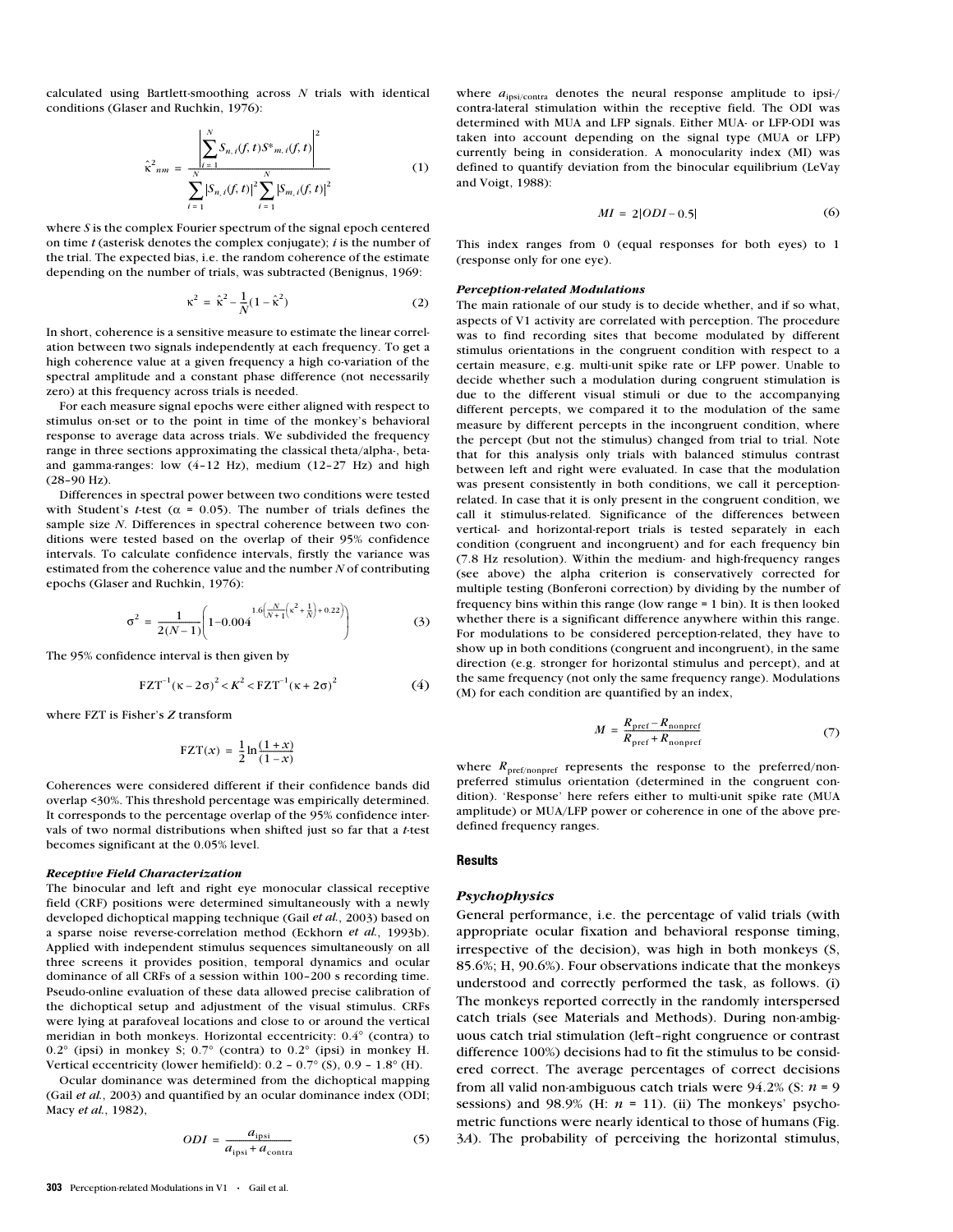

**Figure 3.** Psychometric performance. Comparison of mean human (dotted;  $n = 7$ ; error bars: inter-individual variance) and individual overall monkey (lines) performance, depending on the difference in contrast between the horizontal and the vertical stimulus, reveals high similarity. Note the non-linear *x*-scale to enlarge the range of small contrast differences in the middle, and the non-continuity to add the two congruent conditions (C, monkey data only) at the very left and right, respectively. (*A*) The probability of reporting the percept of a horizontal grating shows a typical sigmoidal dependence. At equal horizontal/vertical *t*-contrast  $(x = 0)$  both monkeys show a 50/ 50 probability to report perception of the horizontal/vertical stimulus. (*B*) The probability of reporting piecemeal perception in both monkeys is very low compared to human data, but shows a peak at zero contrast difference, in accordance with expectation. Human data show a high inter-individual variance. (*C*) Mean reaction times also peak at zero contrast difference. Reaction times in the congruent conditions are measured with respect to the time of the stimulus switch, i.e. when the stimuli become congruent after the initial piecemeal epoch. All three findings together strongly suggest that the monkeys experienced and honestly reported BR during incongruent stimulation. Note that only the trials with equal contrast of the horizontal and the vertical stimulus, together with the congruent trials as reference condition, were used for evaluation of perception-related modulations.

depending on the contrast difference between the horizontal and the vertical stimulus, shows in both monkeys nearly the same sigmoidal run as the average curve of seven human observers using the identical stimulation setup and stimulus properties. (iii) Response delays in the incongruent conditions are largest around zero contrast difference. This is the case in both monkeys and in humans (Fig. 3*C*). With incongruent stimulation at balanced contrast behavioral responses were on average made 167 ms (S) and 98 ms (H) later than with nonambiguous monocular or congruent stimulation. (iv) The probability of piecemeal reports in the incongruent conditions peaks at zero contrast difference. This comes up to expectation equivalently to the larger response delays. Maximum rates of piecemeal reports in the incongruent condition were 5.0% (S) and 11.2% (H), respectively (Fig. 3*B*). Note that for human observers the average reported piecemeal probability was much higher (up to 50%), but with large inter-individual differences.

# *Data Selection*

We recorded data at 135 (monkey S) and 165 (H) recording sites during 9 (S) and 11 (H) sessions with a sufficient number of trials and reliable psychophysical performance. Only sites without technical artifacts and with clear MUA receptive fields were further analyzed (S, 119; H, 160). For calculations of inter-electrode coherence remained 734 (S) and 1086 (H) electrode pairs, respectively. For the selected channels any individual trial was rejected containing a signal artifact in LFP according to visual inspection.

# *Congruent versus Incongruent Stimulation*

The average spectro-temporal properties of the V1 activities are different between the two monkeys, and different between congruent and incongruent stimulation (Fig. 4). LFPs of monkey H show a prominent stimulus-induced power increase between 40 and 60 Hz in the congruent condition after decay of the stimulus-onset transient. This γ-frequency sidelobe is weaker with incongruent stimulation. Power is also slightly weaker in the low- and medium-frequency range in the incongruent compared to the congruent condition (Fig. 4*B*, right). In monkey S differences between the two conditions are small and mainly affect the low-frequency range. Note that even though spectral power on average peaks at low frequencies, relative enhancement compared to prestimulus baseline is broad-band, mainly across the medium and high-frequency range during the sustained epoch of the responses (>200 ms). The corresponding MUA spectra look similar but with less pronounced low-frequency power (data not shown). Paired inter-electrode coherence of LFP shows no apparent difference at low and medium frequencies and a weak difference at high frequencies between the two conditions in both monkeys (Fig. 4*C*). With the inter-electrode spacing used (0.75–3.2 mm) corresponding MUA coherences are mostly too low to be considered adequately. Differences in spike density (MUA amplitude, Fig. 4*A*) between the two conditions are restricted to effects resulting from the slightly distinct stimulation protocol, i.e. the inserted stimulus switch in the congruent compared to the incongruent condition (see Materials and Methods and Fig. 2*A*,*B*).

# *Perception-related LFP Power*

LFP power showed the most prominent results of all considered measures. Many recording sites showed perceptionrelated modulations in LFP power around the time of the monkey's decision. Figure 5 gives a typical example of consistent modulations in the congruent and incongruent conditions, respectively. The modulations are consistent in the sense that higher power results in both conditions from perception of the same orientation, here horizontal. The difference in spectral amplitude does not equally affect the entire frequency range. In the congruent condition power during the percept of the horizontal grating is enlarged compared to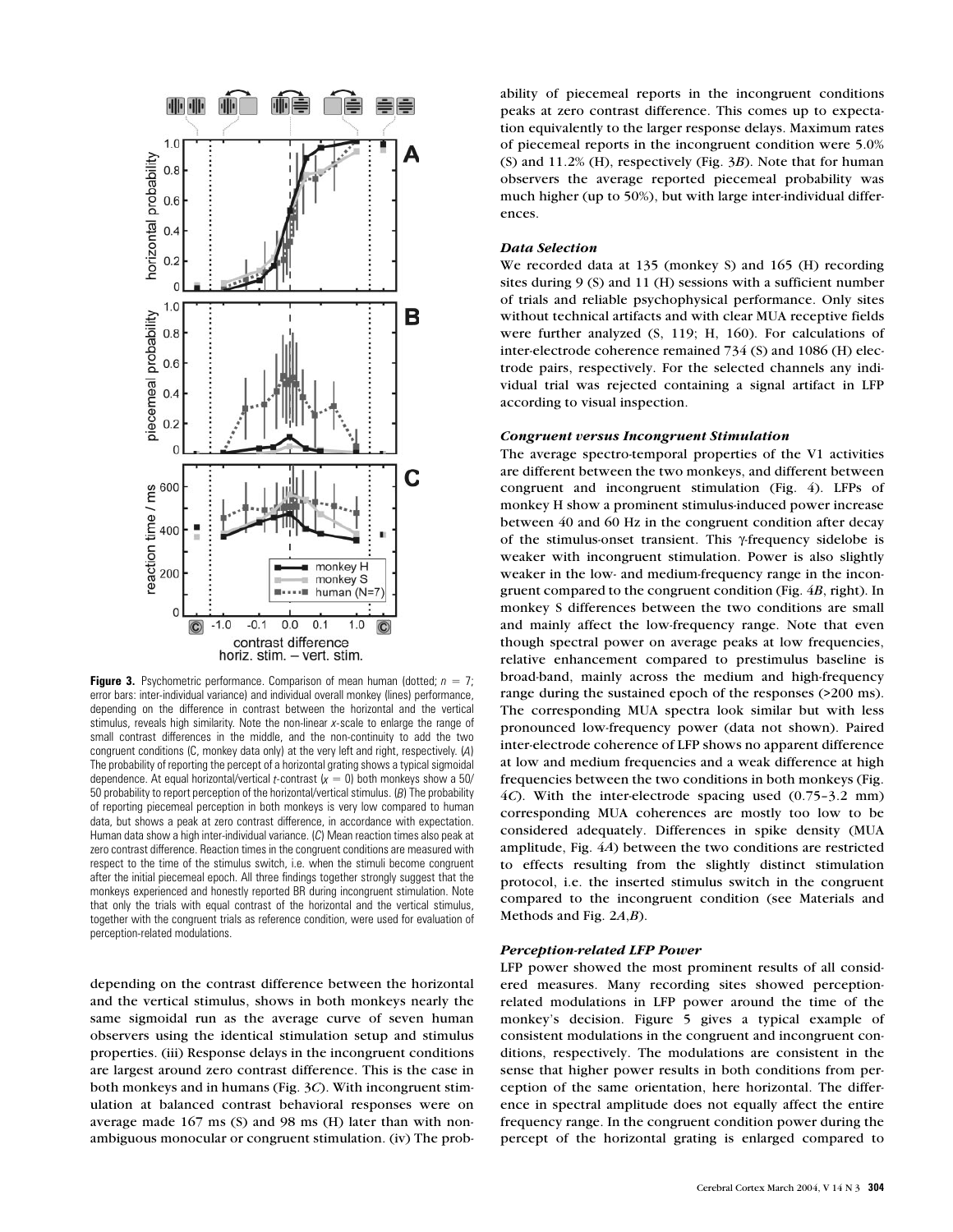

Figure 4. General neuronal response characteristics for congruent versus incongruent stimulation. Average MUA amplitude (A), LFP spectral amplitude density (B) and LFP pairwise spectral coherence (*C*) of all recording sites in monkey S (left three columns;  $n = 119$  sites, 734 pairs) and H (right,  $n = 160/1086$ ) in the congruent (C) compared to the incongruent (I) condition with balanced contrast. Within-monkey columns show data aligned with respect to stimulus-onset SO (left), and to behavioral response R (middle), respectively. Time-averages over the depicted response-triggered data is added (right) for spectral data (*B*, *C*). Differences between conditions can be seen in the stimulus-triggered averages of all measures, resulting from the stimulus switch (SS marks average time of switching) from piecemeal to congruent stimuli 50–250 ms after stimulus onset in the congruent condition (see Materials and Methods, Fig. 2*B*). Note that for comparability the MUA amplitude data are subjected to an equivalent sliding window procedure as the spectral data, which accounts for the smoothness and the seeming pre-stimulus activation (see main text for results).

vertical below 30 Hz, but not above. In the incongruent condition the power increase is confined to the range 10–40 Hz with a maximum around 20 Hz. The given example underlines the distinctiveness between different frequency ranges. Only the medium-frequency range (12–27 Hz) fulfills the criterion for perception-related modulations at this recording site (see Materials and Methods). The low-frequency range (4–12 Hz) is stimulus-related, but not perception-related. The highfrequency range (28–90 Hz) shows no significant preference in this example.

To demonstrate that Figure 5 shows not an accidental example we systematically analyzed population data. In the population data perception-related modulations are more common in the LFP low-frequency range than in other frequency ranges or in MUA. Figure 6 contrasts modulation indices of MUA amplitude (Fig. 6*A*, upper panels) and LFP lowfrequency power (Fig. 6*A*, lower) for all recording sites of monkey S in the incongruent and congruent condition for different time epochs. This comparison reveals clear distinctiveness between MUA amplitude and LFP low-frequency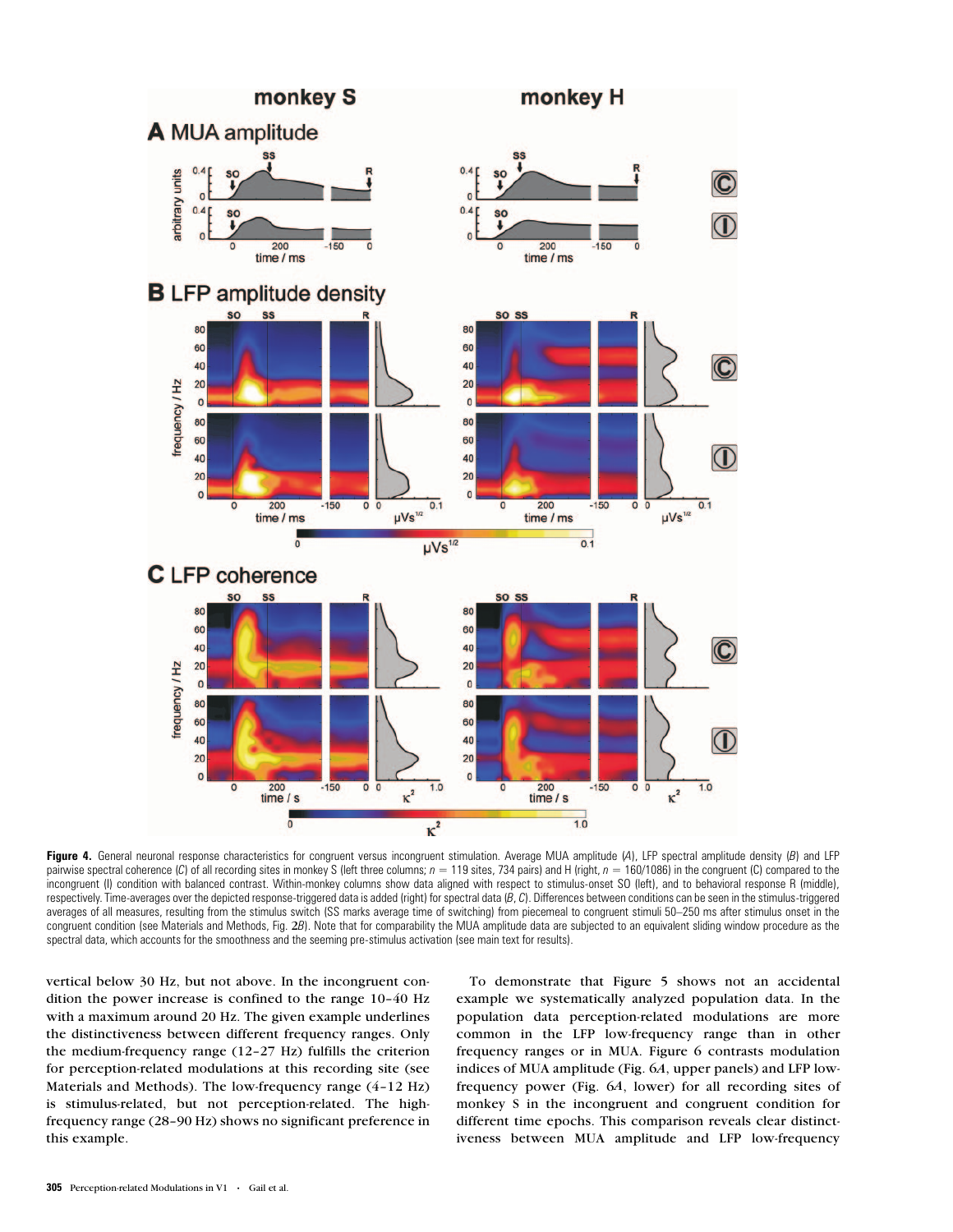

Figure 5. Example for perception-related modulation of LFP power. LFP data at a single recording site of monkey S is shown in four different conditions. Upper row, congruent (C) conditions; lower row, incongruent (I); left columns, report of vertical percept; right columns, horizontal. (*A*) Original LFP traces (negativity up). Epochs subjected to responsetriggered averages (*B*) have grey underlay. (*B*) Response-triggered time-frequency maps of the data in (*A*). Transparent vertical bars indicate the time depicted as curve spectra in (*C*). (*C*) Definition of perception-related modulations. Frequency components which were in both conditions significantly modulated with the same preference with respect to the perceived grating orientation (horizontal versus vertical), are considered perception-related (see Materials and Methods). For the given example only the power at medium frequencies (12–28 Hz; transparent horizontal bar) fulfills this criterion.

power with respect to perception-related modulations: While modulation indices for low-frequency LFP show increasing numbers of perception-related channels towards the time of decision, MUA indices are widely scattered without discernible temporal development. At the time of decision the modulation indices in the incongruent (rivalrous) condition are broadly and symmetrically distributed around zero in MUA, while many low-frequency LFP indices are shifted towards the positive bisection line, indicating consistent modulations in both conditions and hence perception-related modulations. Note that at the time of decision there is no case of LFP low-frequency power significantly modulated in the incongruent condition, but in the opposite direction of the modulation in the congruent condition (anti-modulation). For monkey S also LFP γ-frequency power shows a tendency to perception-related modulations, but tests based on single channel data revealed no significant results. Besides, in monkey H the γ-frequency power does not show this tendency for perception-related modulations, while modulations of MUA amplitude and LFP low-frequency power look similar in both monkeys (single channel data not shown).

# *Population Data*

For quantitative evaluation of the population data, only those recording sites are taken into account that showed orientation specific modulation in the congruent condition for the measure in consideration. Population data is quantified in two ways. First, the number of single recording sites significantly and consistently modulated in both conditions is counted (Figures 6 and 7*A*). Secondly, for some measures there is a tendency towards consistent modulations in the congruent and incongruent conditions although not reaching significance in

the single channels. We therefore calculated for all recording sites that were significantly modulated in the congruent condition the average ratio of the modulation indices in these two conditions (co-modulation ratio:  $CMR = 1/N\sum M_{\text{incongruent}}/$ *M*congruent). Being greater than zero, this *CMR* value indicates the tendency towards perception-related modulations in the population data (Fig. 7*B*, see below for details).

## *Dynamics of Perception-related Modulations*

The number of perception-related recording sites in LFP lowfrequency power increases towards the time of decision (Fig. 6*A*, lower). At around 128 ms prior to decision the modulation indices in the incongruent condition essentially scatter around zero. Many channels are significantly modulated in the congruent condition at this time. However, at the time of decision the number of perception-related channels reaches 34 in this monkey, while no anti-modulated channels were found. The corresponding data for multi-unit spike rate (MUA amplitude) does not show this temporal development: The numbers of perception-related and anti-modulated channels stay balanced (Fig. 6*A*, upper). Figure 6*B* summarizes the temporal development of all used measures quantitatively. The time courses are similar for all measures showing perception-related modulations. The asymmetry in favor of perception-related modulations starts ∼100 ms before the behavioral response of the monkeys.

# *Comparison of Different Measures*

Figure 7 summarizes the results for all measures in consideration by means of the maximal percentage of significantly modulated (consistently and oppositely) channels (Fig. 7*A*) and the maximal co-modulation ratio (Fig. 7*B*), respectively. The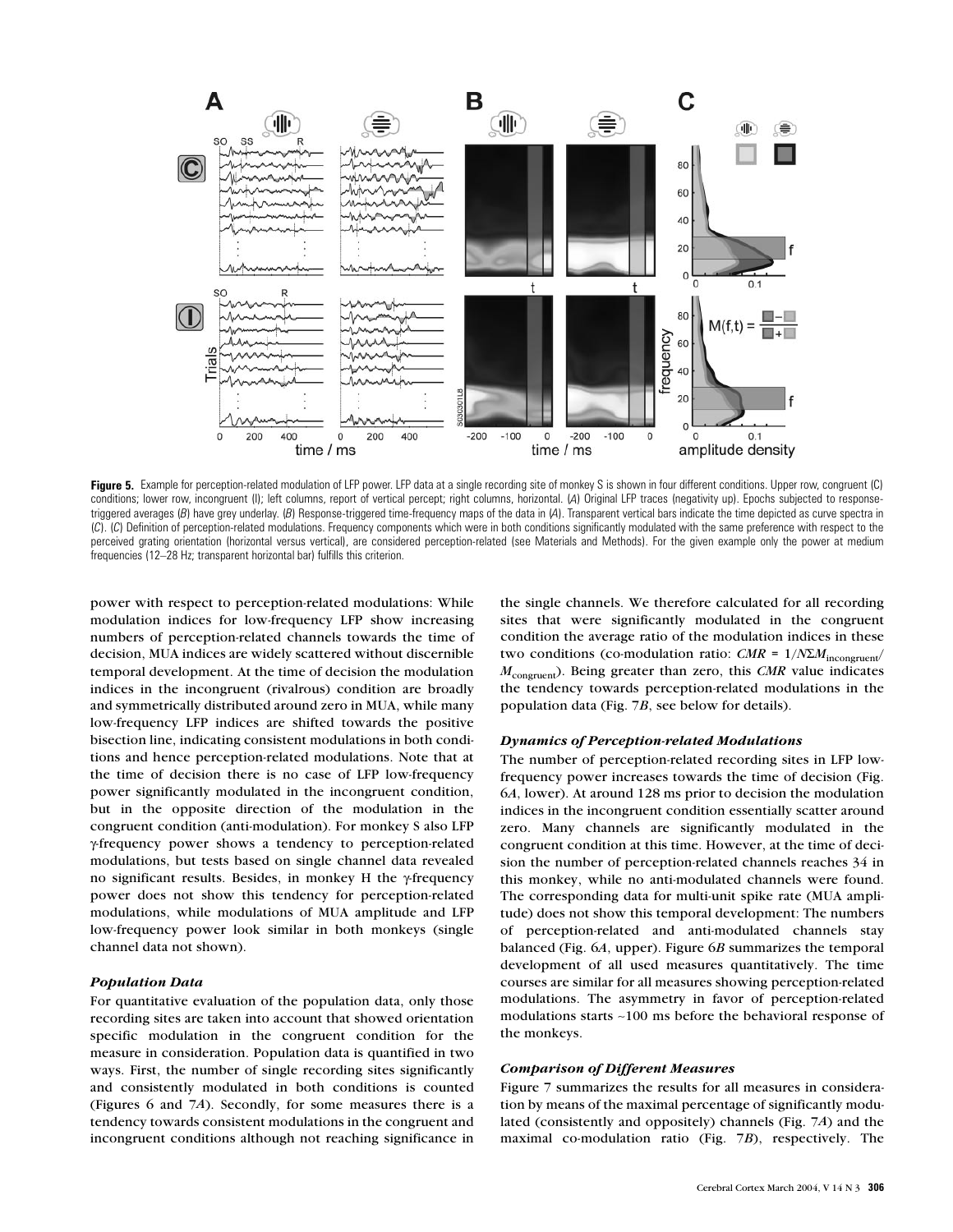

**Figure 6.** Dynamics of perception-related modulations. (*A*) Examples of two different measures in monkey S. Comparison of MUA (upper row) and corresponding LFP lowfrequency power (lower) results exemplified by means of all recording positions of monkey S at three different times relative to the behavioral response. Modulation indices in the incongruent condition (M<sub>I</sub>) are plotted against modulation indices in the congruent condition (M<sub>C</sub>) for each recording position and epoch. Gray, no significant modulation in the congruent condition; black, modulation only in the congruent condition; green/red, modulation in both conditions with equal/opposite sign. Green means perception-relatedness according to our definition (see Materials and Methods and Fig. 5). (B) Overview of temporal development of perception-related modulations for different measures. The curves show the percentage of perception-related channels compared to all channels modulated in the congruent condition for the last six epochs before the behavioral responses of the monkeys. Note that the incline on average is restricted to the last 100 ms before response.

maximum is taken from the last six evaluation epochs before behavioral decision (Fig. 6*B*). Both monkeys overall show consistent results.

LFP power (Fig. 7*A*,*B*, columns 2–4) reveals a graded effect for the different frequency ranges, with perception-related modulations predominantly found at low frequencies and moderately present at medium frequencies. With respect to significant single channel data the high-frequency range is not significantly perception-related. In contrast, the *CMR* expresses a small asymmetry in favor of perception-related modulations, but only in monkey S. Note that in both monkeys there are many recording sites modulated in the highfrequency range in the congruent condition, but not in the incongruent one. Especially in monkey H, which showed a substantial sidelobe in the γ-range in the overall average (Fig. 4*B*, right), there are much more channels in the high- than in the low- or medium-frequency range solely modulated in the congruent condition, i.e. stimulus-related channels according to our definition.

LFP coherence (Fig. 7*A*,*B*, columns 5–7) shows in monkey S similar results as LFP power in this monkey. Especially the lowfrequency coherence often is perception-related. Medium and high frequencies show moderate effects. Low-frequency coherence reveals the only major difference between the monkeys, given by the fact that in monkey H there are many (50/274) anti-modulated cases, hence pulling the *CMR* below 0.2. Therefore, for monkey H coherence and power differ in frequency specificity: Coherence is only in the medium-frequency range moderately perception-related.

MUA amplitude reveals in both monkeys several instances of perception-related modulations in the sense of the above given definition: *P* = 17% (13/76) in monkey S, *P* = 12% (13/105) in monkey H (Fig. 7*A*, first column). But in contrast to LFP power, here the numbers of anti-modulated recording sites are about the same size: S, 11% (8/76); H, 23% (24/105). Accordingly, the mean ratio of modulations in incongruent versus congruent conditions (*CMR*) is nearly zero (Fig. 7*B*, first column).

Spectral decomposition of the MUA signal did not yield any frequency specific clustering of perception-related modulations either (data not shown). MUA spectral coherences for most electrode pairs did not exceed the bias to be expected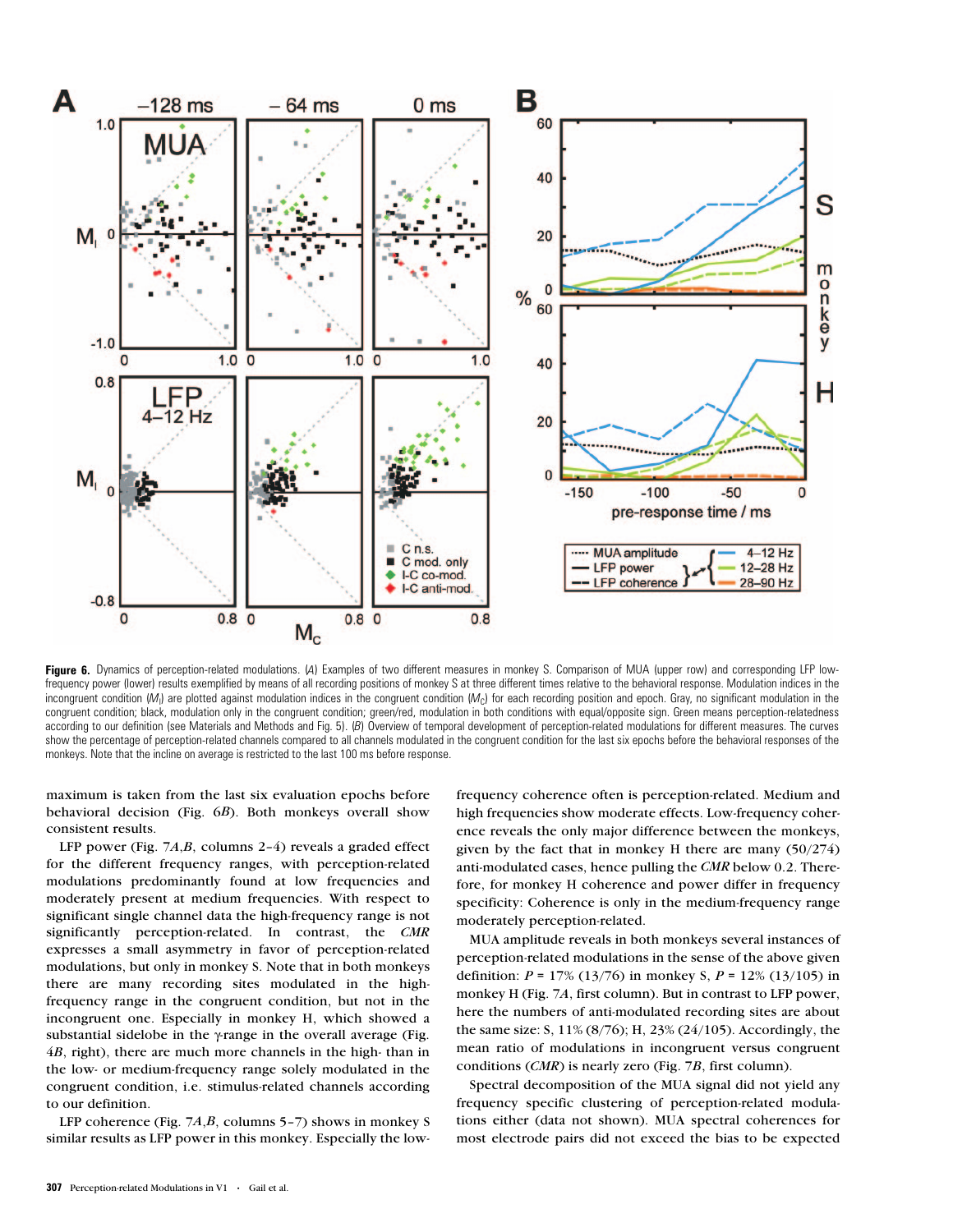

**Figure 7.** Overview of population data on perception-related modulations for different measures. (*A*) Maximal percentages of perception-related recording sites for the different measures in consideration (dark gray) and corresponding numbers of anti-modulated sites (light gray) of the epochs prior to or at the time of response. Black numbers denote the number of recording sites significantly modulated in the congruent condition for each measure. (*B*) Maximal co-modulation ratio (see Results) for the different measures (error bars, SD of mean). (A, B) The results are at large consistent between both monkeys. A general trend is that perception-related modulations occur more probable at low-to-medium frequencies (4–28 Hz) and are almost absent at γ-frequencies (28–90 Hz), although significant modulations are often found at γ-frequencies with congruent stimulation (especially in monkey H).

(cf. Materials and Methods) and hence were not further analyzed.

# *No Difference in Ocular Dominance of Perceptionrelated Recording Sites*

The ocular dominance of those recording sites revealing perception-related modulations do not differ in strength (by means of the monocularity index MI; see Materials and Methods) from the whole sample in both monkeys (rank-sum test,  $P > 0.1$ ). There is no difference between the subset of perception-related and those solely modulated in the congruent condition (stimulus-related) either (*P* > 0.1).

One might argue that ocularity of the perception-related channels in our study is not the critical measure to judge the relevance of inter-ocular rivalry. Here, perception-related modulations are qualified by means of selectiveness for perceived orientation. A hypothetical monocular channel with arbitrary orientation selectivity, being switched on and off according to the current eye dominance or suppression (but not according to dominance/suppression of the channel's preferred orientation), would not show any modulation here, since stimulus orientation was randomly interchanged between left and right from trial to trial. Therefore, we did the whole analysis in an alternative way: we used monocular stimulation as the reference condition in this case, i.e. the modulation index for the 'congruent' condition was calculated between left and right monocular stimulation, irrespective of the grating orientation. We then sorted all incongruent trials with respect to the side of the perceived stimulus ('decision for right' versus 'decision for left'). This leads to psychometric performance curves in complete analogy to Figure 3, but this time depending on the stimulus contrast between right and left (instead of horizontal and vertical). To check for perceptionrelated modulations depending on the side of the perceptually dominant stimulus, we again only compared trials with equal left/right contrast. This procedure did not yield a population

tendency in favor of perception-related ocular selectivity in any of the used measures (data not shown).

# **Discussion**

The main result of this study is the demonstration of perception-related modulations of LFP power at single recording sites and of coherence among pairs of recording sites in V1 at low and medium signal frequencies. Such modulations occurred with respect to orientation, but not with respect to ocular preference. Against our expectation, perception-related modulations of signal coherence were weak or absent at γ-frequencies.

# *Psychophysical Performance*

With BR we took great care in designing the task and conducting the training to ensure that the monkeys' reports reliably reflected perception. We are convinced that both monkeys experienced BR and correctly reported their percepts because of four reasons, as follows. (i) The monkeys reported correctly in the catch trials (see Results). The catch trials were designed to mimic perception during BR trials (see Materials and Methods). They comprised ∼25% of all trials. In addition to the catch trials, there were incongruent trials with 100% difference among contrast in left and right eye stimuli, also being perceptually non-ambiguous. Hence the monkeys' perception was predictable in ∼45% of the trials and performance in these trials was 94–99% correct. (ii) The monkeys' psychometric functions are nearly identical to those of humans tested in the same setup. Both indicated horizontal and vertical with continuously, sigmoidally changing probabilities depending on contrast difference between horizontal and vertical stimulus (Fig. 3*A*). Even at 50/50 contrast, the psychometric functions of the monkeys were smooth although reward was random. As BR is still functional with imbalanced contrast (e.g. Blake, 1977; Leopold and Logothetis, 1996), the smooth transition in the probability of seeing either stimulus can hardly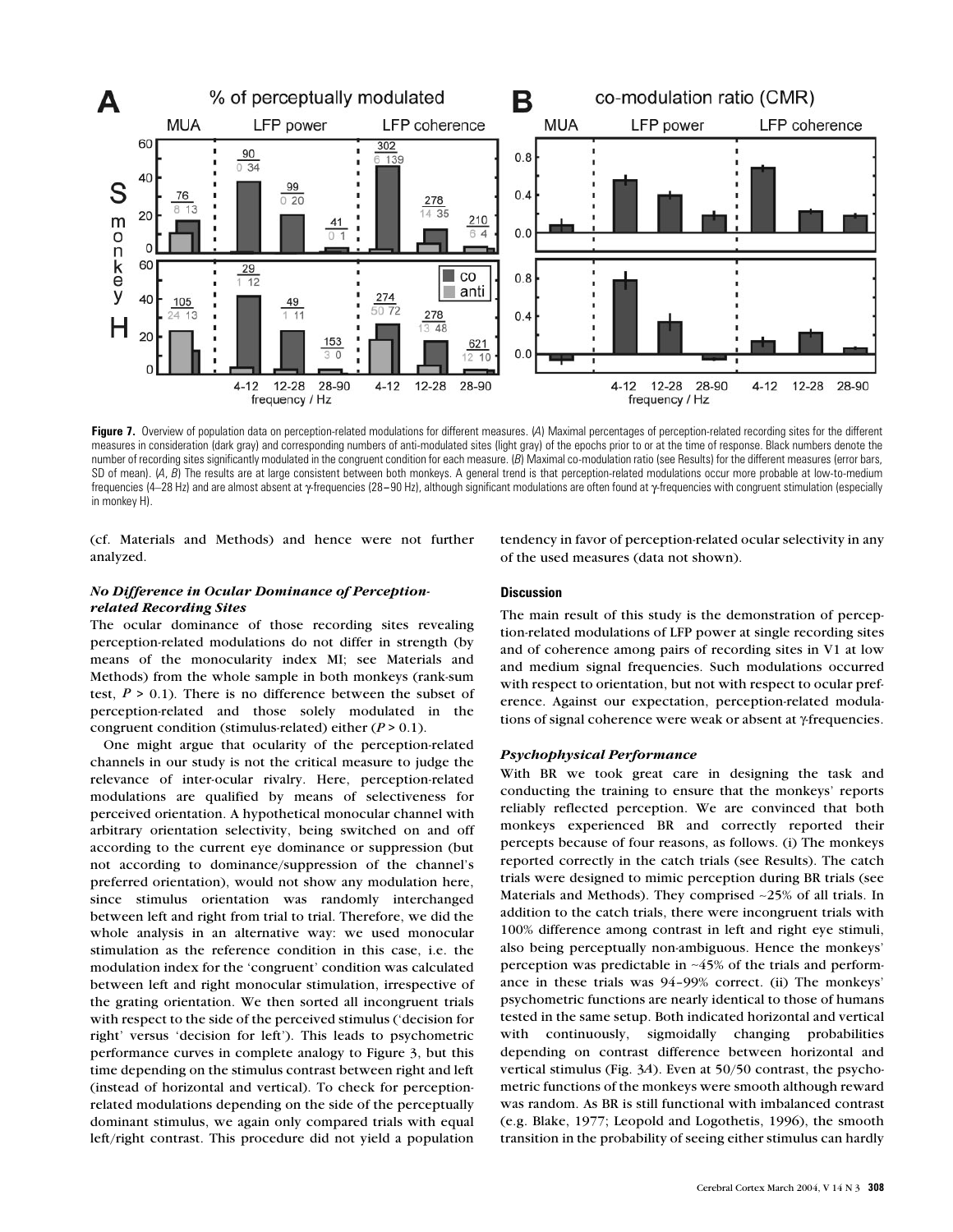result from any other strategy than honestly reporting the percept. For example, with a horizontal–vertical contrast difference of –0.05 the probability of reporting horizontal was 17% although only reports of vertical were rewarded due to the higher contrast of the vertical stimulus in this condition (Fig. 3*A*, monkey H). The monkey's error rate in this case was below 2% (i.e. the probability of reporting horizontal with binocular or monocular unambiguous vertical stimuli). The 17% probability of horizontal reports (being equal to the data of human observers) is explained best by occasional percepts of the horizontal stimulus occurring due to rivalry and being honestly reported. (iii) Reaction times with the incongruent stimuli (zero contrast difference) are longer, both in our measurements with monkeys and humans. When they are flashed for <150 ms, they appear fused in a plaid like manner to most human observers (personal observation; Wolfe, 1983). This means, there is no exclusive dominance directly after stimulus onset. Therefore, one should expect later reports of the stimulus orientation in the strongly rivaling compared to the nonrivaling conditions. This is the reason why we introduced a piecemeal epoch at the beginning of the congruent catch trials (see Materials and Methods). (iv) The probability of piecemeal reports peaks at zero contrast difference. This fits expectancy equivalently to the slowed reaction times and was also observed in our human data.

Taken together, these results indicate that the monkeys followed the intended strategy thoroughly. It remains unclear however, how strict the monkeys' criterion for exclusive dominance was. The very low probabilities of piecemeal reports compared to our human subjects (Fig. 3*B*) may indicate a less strict criterion and hence a tendency to indicate a certain stimulus orientation before rivalry was fully resolved towards this orientation. Such a behavior may have been induced by the training protocol. Since during the training period one monkey adopted the strategy to report piecemeal in all rivalrous trials, we reduced the water reward for piecemeal reports to half the amount (compared to other correct trials). The reduced reward, together with the need to wait until the end of the trial in case of piecemeal reports (see Materials and Methods), discouraged monkeys from piecemeal reports, and most probably decreased the respective probabilities to a minimum.

# *Congruent versus Incongruent Stimulation and Interindividual Differences*

Grand average data in Figure 4 showed differences in spectral distributions of LFP power and coherence both between monkeys and between stimulation conditions. Differences mainly affect a γ-band sidelobe which was present only in monkey H and stronger with congruent than with incongruent stimulation. With respect to perception-related modulations, both monkeys in general showed very similar results (Fig. 7). However, in contrast to monkey H, there was a tendency in monkey S for perception-related modulations also in the γband, not only in the low-to-medium frequency range. Even in monkey S this tendency is only visible in the overall co-modulation ratio (Fig. 7*B*) and is almost never significant in the statistical tests for signal power at single recording sites (1 of 41) or for coherence between pairs of recording sites (4 of 210; Fig. 7*A*). Because of these differing results in monkeys H and S, and between measures in monkey S, we do not consider γ-activity perception-related in the present study.

Differences between congruent and incongruent stimulation conditions are only obvious in monkey H, but not in monkey S. This may be put down to the fact that the differences are mainly present in reduced γ-band activity during incongruent stimulation and γ-activity is generally much less pronounced in monkey S than in monkey H. Whether the different spectral compositions between congruent and incongruent conditions are due to the difference in stereo-correspondence, or to differences in the task demand (e.g. higher attentional allocation during incongruent stimulation), is not clear. For the analysis of perception-related modulations this difference is not directly relevant, since modulations are calculated as orientation-specific contrasts separately within each condition. A further difference between conditions is induced by the transient stimulus change early in the congruent trials (Fig. 2 and Materials and Methods). Due to the response-triggered analysis, and since the modulatory effects occur with high latency, this difference in the stimulation protocol should not affect our results.

# *Different MUA and LFP Results*

While LFP generally tended to be modulated in consonance with perceptual state, and hence reflected the rivalry induced percepts, this was not the case for MUA. The LFP effects are prominent in the low-to-medium frequency range (4–28 Hz). In contrast, significant modulations of MUA during rivalry were only present at few recording sites, and the number of co- and anti-modulations was balanced. In addition, the MUA modulations at these sites did not increase in number or strength in advance of the behavioral decision, as is the case for LFP (Fig. 6). The few channels that were significantly modulated in MUA could therefore represent incidental significances due to an arbitrary threshold criterion inherent to statistical testing. In contrast, the simultaneously recorded LFP modulations show a marked asymmetry in favor of perception-related modulations. This observation is supported by the bias towards perceptionrelated modulations in the grand average of the co-modulation ratios (Fig. 7*B*), which are independent of statistical tests based on single channel data. The difference between MUA and LFP data is clearly visible in this measure as well.

What might be the reason for LFP data reflecting the perceptual state while MUA does not capture it? Taking the perception-related components as 'signal' and all components statistically independent from it as 'noise', LFP apparently has a better signal-to-noise ratio (S/N) than MUA under the conditions in our study (see also Gail *et al.*, 2000). The differences between S/N in LFP and MUA are probably due to their different origins. While LFP reflects the neural inputs near the electrode tip (superimposed somato-dendritic potentials), including subthreshold components, MUA comprises the superimposed spike output of a much smaller population near the same tip (Legatt *et al.*, 1980; Mitzdorf, 1987). As we found perception-related modulations only in the LFP, we assume that the highly correlated and to a large part subthreshold postsynaptic potentials in local assemblies (Lampl *et al.*, 1999) to a considerable degree contain perception-related signal components. Hence, the sensitivity of LFP to subthreshold modulations may gain the S/N advantage over MUA. This argument does not explain the origin of such perception-related, subthreshold modulations in the supragranular layers of V1, nor its physiological relevance. We will discuss potential origins below and argue for a feedback effect from other cortical areas. Addition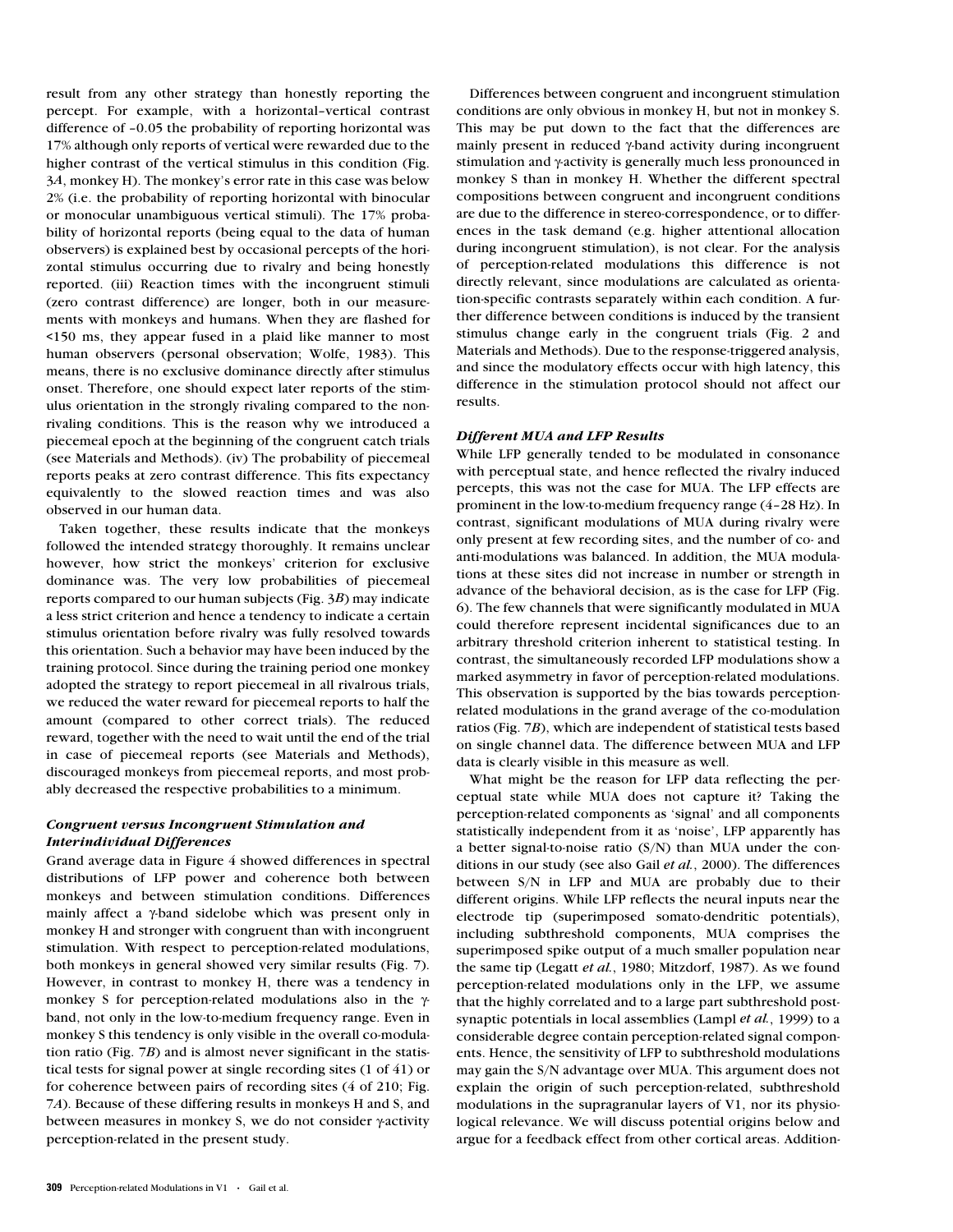ally, the integration of LFP over a much larger number of neurons with similar receptive field properties may also contribute to its better S/N. Even though LFP is composed of signals from neurons with largely different orientation preferences, the main contribution is from cells within a radius of ∼300 µm having similar orientation tuning (e.g. Bartfeld and Grinvald, 1992). Note that this is not in contradiction to the less sharp orientation tuning of LFP compared to MUA, since the different tuning widths can be explained by the broad orientation tuning in intracellular recordings compared to their spike outputs (Carandini and Ferster, 2000).

# *Perception-related Synchronization*

Increased synchronization in the γ-range among local cell populations, representing features of one of the rivaling objects, has been proposed to represent perceptual dominance of this object during rivalry (Kottmann *et al.*, 1996). Observation of increased γ-synchrony associated with perceptual dominance in a rivalry task with strabismic cats has been taken as support for this idea (Fries *et al.*, 1997, 2002), although it is questionable whether this result can be transferred to normally raised animals with an intact visual system. Perception-related modulation of MEG power during rivalry has also been interpreted in favor of the synchronization hypothesis, since power in the MEG signal is associated with the degree of synchronization in local cell populations (Tononi *et al.*, 1998). Corresponding arguments were used for presumed synchronization of large cell populations that are distributed in different cortical areas, based on perception-related large-scale MEG coherence modulations during rivalry (Srinivasan *et al.*, 1999). Due to the method of frequency-tagging, these MEG studies, however, can give no answer on the frequency-specificity of the observed modulations, since only the power at the tag frequency is analyzed.

However, in our present investigation we did not reliably find significant perception-related modulations being specific for γ-frequencies. Neither power at single electrodes nor interelectrode coherence in the γ-band showed significant dependence on perception. In the congruent stimulation condition, however, stimulus-dependent modulations of γ-frequency power and coherence did occur, like they did in many previous studies (e.g. Frien and Eckhorn, 2000; Frien *et al.*, 2000; for reviews, see Eckhorn, 1999; Gray, 1999; Singer, 1999). This means that in our present investigation in area V1 γ-frequency power and coherence better reflect the stimulus properties than the perceptual state. This seems to contrast another study from our laboratory, in which synchronized γ-activity appeared with the correct perception in a difficult figure-ground task in area V2 (hence, not in V1; Woelbern *et al.*, 2002).

The perception-related modulations of LFP coherence found in the present study occurred in the low- and mediumfrequency ranges. Coherence at low frequencies (theta/alpha: 4–12 Hz) has recently been discussed in terms of long-range integrative processes (Schanze and Eckhorn, 1997; von Stein and Sarnthein, 2000). Based on findings that activity at low frequencies may be capable of mediating context dependent top-down feedback to primary visual cortex (von Stein *et al.*, 2000), von Stein and Sarnthein (2000) suggest coupling among cortical areas in the alpha-to-theta range to be most pronounced when the brain is 'generating [a] hypothesis about the environment' (p. 311). This is especially necessary when bottom-up information is insufficient for a unique percept,

which is also the case in our BR experiments. Hence, the decision in favor of one or the other interpretation of the stimulus can solely be made internally. The perception-related modulations in the 4–12 Hz band may therefore be interpreted as a signature of an internal hypothesis generation about the stimulus. Another necessity for long-range integration associated with low-frequency signals in our task may result from the fact that the receptive fields of our recording sites were all close to the vertical meridian. The stimulus patches in consequence covered right- and left-side visual field positions simultaneously. The cortical representation of the whole stimulus therefore requires integration of cortical activity from both hemispheres. However, on the basis of our data we cannot decide whether the low-frequency activity is associated with corresponding extrastriate or contra-hemispherical activity.

### *BR in V1*

How can the role of area V1 in BR be seen on the background of the available findings? Earlier reports on rivalry-induced modulations along the visual cortical pathway were disparate about the role of V1. Spike rates in macaque area V1 of very few cells did show perception-related modulations, while with increasing level of the visual areas higher numbers of modulated cells were found (Leopold and Logothetis, 1996; Sheinberg and Logothetis, 1997). Corresponding fMRI BOLD measures in humans did show V1 activation being correlated with perception during rivalry, but not as strong as during the non-rivalrous reference condition (Polonsky *et al.*, 2000). BOLD differences due to alternating perceptual states in humans, being as large during rivalry as during congruent viewing, were found in the blind spot representation of V1 (Tong and Engel, 2001). All these results, together with ours, fit into the same overall picture of V1 participating in BR, given that the BOLD signal represents mostly (subthreshold) somato-dendritic activity. A recent study confirms this view (Logothetis *et al.*, 2001). Although indirect evidence suggests that the BOLD signal well correlates with overall spike activity (V1: Heeger *et al.*, 2000; V5: Rees *et al.*, 2000), a direct comparison of simultaneously recorded fMRI- and microelectrodesignals showed higher correlation of BOLD with LFP than with spike density (Logothetis *et al.*, 2001). This could explain the differing results on signal modulation during BR in area V1 and would lead to the suggestion that these modulations are mainly subthreshold.

#### *Latency of Modulations*

The perception-related modulations that we have found appeared on average shortly before the monkeys' decisions. The first asymmetries in favor of consistent modulations in the population data can be seen at ∼100 ms before the time of decision (corresponding interval of analysis: –156 to –32 ms). The modulation increases towards the time of decision (Fig. 6). Note that the underlying neural process may have a sharper onset, which would be smoothed due to the sliding window technique. The 100 ms between modulation of V1 activity and motor output are very short if we assume this modulation to be causative for the monkey's decision: The mean reaction times in the congruent conditions were 395 ms for monkey H and 372 ms for monkey S. The stimulus–response latency to the supragranular V1 layers in our data is 50–55 ms (MUA monkey H =  $51 \pm 4.1$  ms, monkey S =  $52 \pm 4.3$  ms; LFP, H =  $51 \pm 4.0$  ms,  $S = 54 \pm 3.8$  ms; latency was defined as post-stimulus interval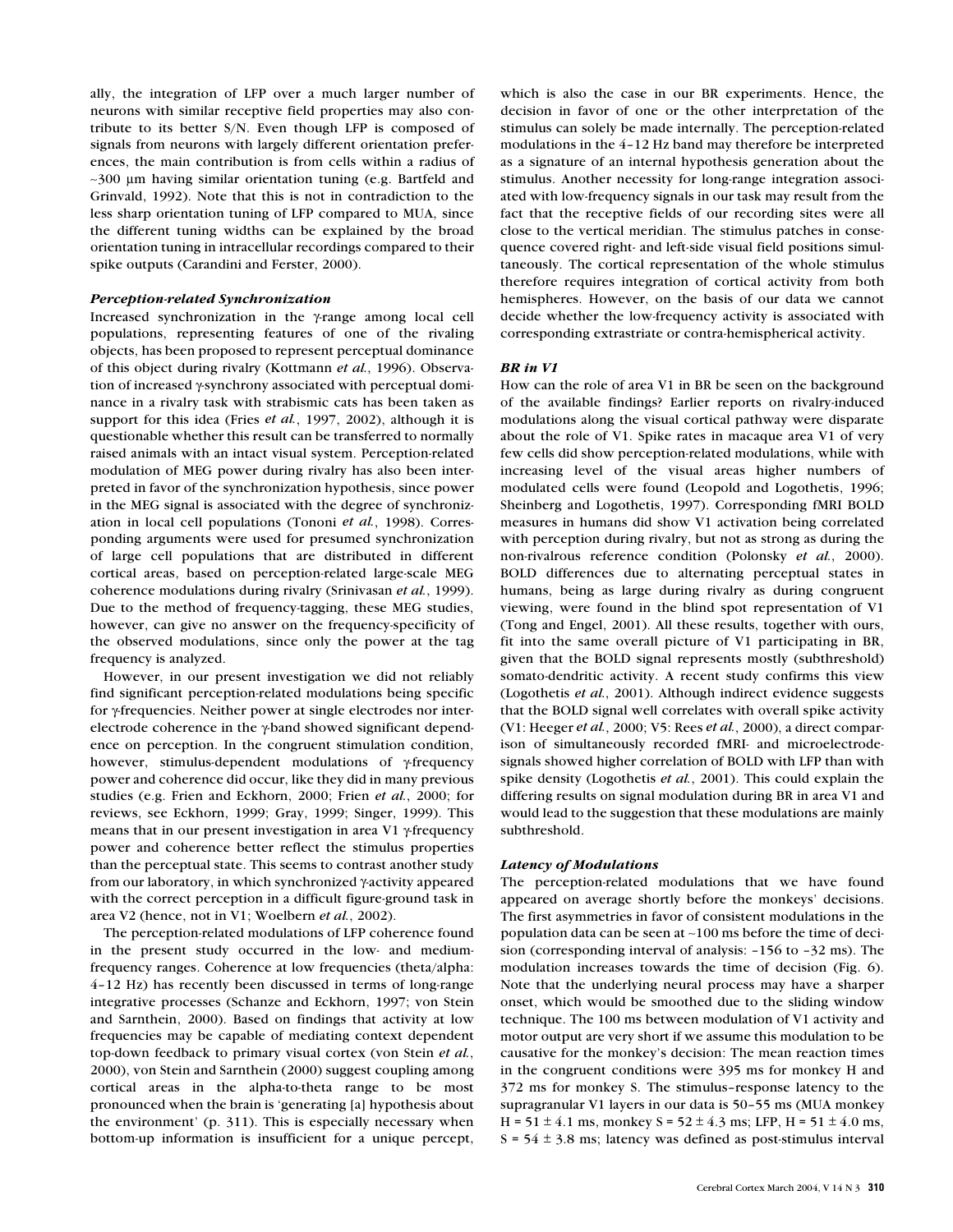after which the PSTH, normalized to pre-stimulus SD, becomes >5; data not shown). The delay from the stimulus specific activation in V1 to the motor output in this case is >300 ms. This estimate is conservative in two ways. First, most trials are shorter than the mean reaction time, since reaction time is typically asymmetrically distributed with a long-tailed end towards long reaction times. Therefore the mean overestimates reaction times. But median values are only ∼10 ms shorter in our data, so that the difference is almost negligible. Secondly and more importantly, even when assuming that the modulated V1 activity reflects perceptual states responsible for triggering decisions, it is not clear whether it is the earliest V1 activation which is relevant. Feature selectivity, like orientation tuning, is already represented in the earliest spike activities in V1 of awake monkeys (e.g. Lamme *et al.*, 1999; Mazer *et al.*, 2002). Therefore, the relevant information for our task (orientation discrimination) is available in the early responses in V1 during congruent stimulation. For our experiments this means that it took ∼300 ms from the moment when the relevant information was available in V1 to the monkey's motor output. When we take this delay as reference, the interval between the first perception-related modulations in V1 during incongruent stimulation (Fig. 6) and the motor output is too short to trigger the monkey's decision causatively.

What are potential reasons for the latency of the modulations? First, from the psychophysical data we suspect, that the highly trained monkeys could have been premature in making the decision. They may have judged the oncoming percept before perceptual dominance of one grating was exclusive. Measures reflecting the perceptual state of dominance then would be late. Since we were aiming for signal components potentially causative for the monkeys' decisions, our stimulation protocol does not allow evaluating later time intervals after the monkey pushed the key. Hence, we can not determine whether the increase in the perceptually related modulation continues after decision. Secondly, the perception-related modulations described in this study may not originate in area V1, but instead reflect top-down influence from higher visual areas. Such feedback projections can act as fast as the internal processing in area V1 interactions (Hupé *et al.*, 2001). However, if feedback is responsible for the observed modulations the delay considerations on the basis of feed-forward circuits given above would not be relevant here (more about possible top-down effects below).

# *Eye versus Object Rivalry*

Ocularity of the neurons revealing perception-related activity has attained a key role in determining the relevance of the inter-ocular competition concept of rivalry on the one hand (eye rivalry: Lehky, 1988; Blake, 1989; Lee and Blake, 1999; Tong and Engel, 2001) and the concept of competition among high level percepts on the other hand (object rivalry: Kovács *et al.*, 1996; Logothetis *et al.*, 1996; Ngo *et al.*, 2000). On the background of the huge variety of seemingly contradictory psychophysical and neurophysiologic findings on this issue, insight gains ground that rivalry may be disentangled at several levels of processing, depending on stimulus properties (Bonneh *et al.*, 2001; Blake and Logothetis, 2002). With respect to stimulus size and uniformity we used stimuli with high perceptual coherence, which according to Bonneh *et al.* (2001) tend to evoke object rather than eye rivalry. Consistently, we found no difference in the strength of ocular domi-

### *Extrastriate Impact on Area V1?*

From our data we can not decide about the physiological origin of the LFP modulations. Nevertheless, we consider feedforward influence from LGNd unlikely to be responsible for it, because a previous study in awake monkey LGN failed to show differential activation due to congruent and incongruent stimulation (Lehky and Maunsell, 1996). However, in these experiments the monkeys' perception was not monitored. More generally, a direct feed-forward solution for resolving the sensory ambiguity seems not plausible to us for two reasons. First, the latency of the observed effects in our data is contraindicative for such a view, (although, in principle, mechanisms based on slower thalamocortical interactions can not be ruled out). Secondly, we typically recorded from the upper layers 2/ 3 of area V1. If BR is in any way resolved at the level of V1 or earlier and this information is transmitted to higher visual areas, then this should be measurable in spike activities of layer 2/3, since these are the main feed-forward output layers to higher cortical levels (e.g. Rockland and Pandya, 1979).

In our view this makes feedback of perception-related signals from extrastriate cortical areas a plausible explanation for the LFP modulations. This also fits with functional imaging studies on BR which reported that several extrastriate areas are modulated by perceptual alternations. These include the fusiform face area (FFA) and the parahippocampal place area (PPA), when using rivalry between faces and houses (Tong *et al.*, 1998). Early ventral stream (V1–V4) was shown to reflect perceptual alternations with the less complex grating stimuli (Polonsky *et al.*, 2000). Further, occipitotemporal involvement in expression of different perceptual states during rivalry was reported by Lumer *et al.* (1998). Other whole-head studies in humans based on VEPs (e.g. Brown and Norcia, 1997) and MEG (Tononi *et al.*, 1998; Srinivasan *et al.*, 1999) lacked the spatial resolution to resolve the participating cortical sites in terms of area definitions. Sheinberg and Logothetis (1997) have shown that BR in monkeys seems fully resolved in inferotemporal cortex since single cell spike rate modulations were almost always correlated to perceptual switches in their study. The notion of extrinsic impact on V1 being responsible for the observed perception-related modulations in the present study is plausible since many extrastriate feedback connections terminate in layer 2/3 of V1 (in addition to infragranular layers) and are typically modulatory in nature (reviewed in Felleman and van Essen, 1991; Salin and Bullier, 1995). Such modulatory feedback has been reported in previous studies. For example, Mehta *et al.* (2000a,b) found modulations of current source density specifically in supragranular layers of V1 associated with intermodal selective attention. As in our data, the authors did not find corresponding MUA modulations in V1. In summary, influence by feedback from temporal areas on V1 during BR is conceivable — with respect to the known direct (Rockland and van Hoesen, 1994) or indirect (Felleman *et al.*,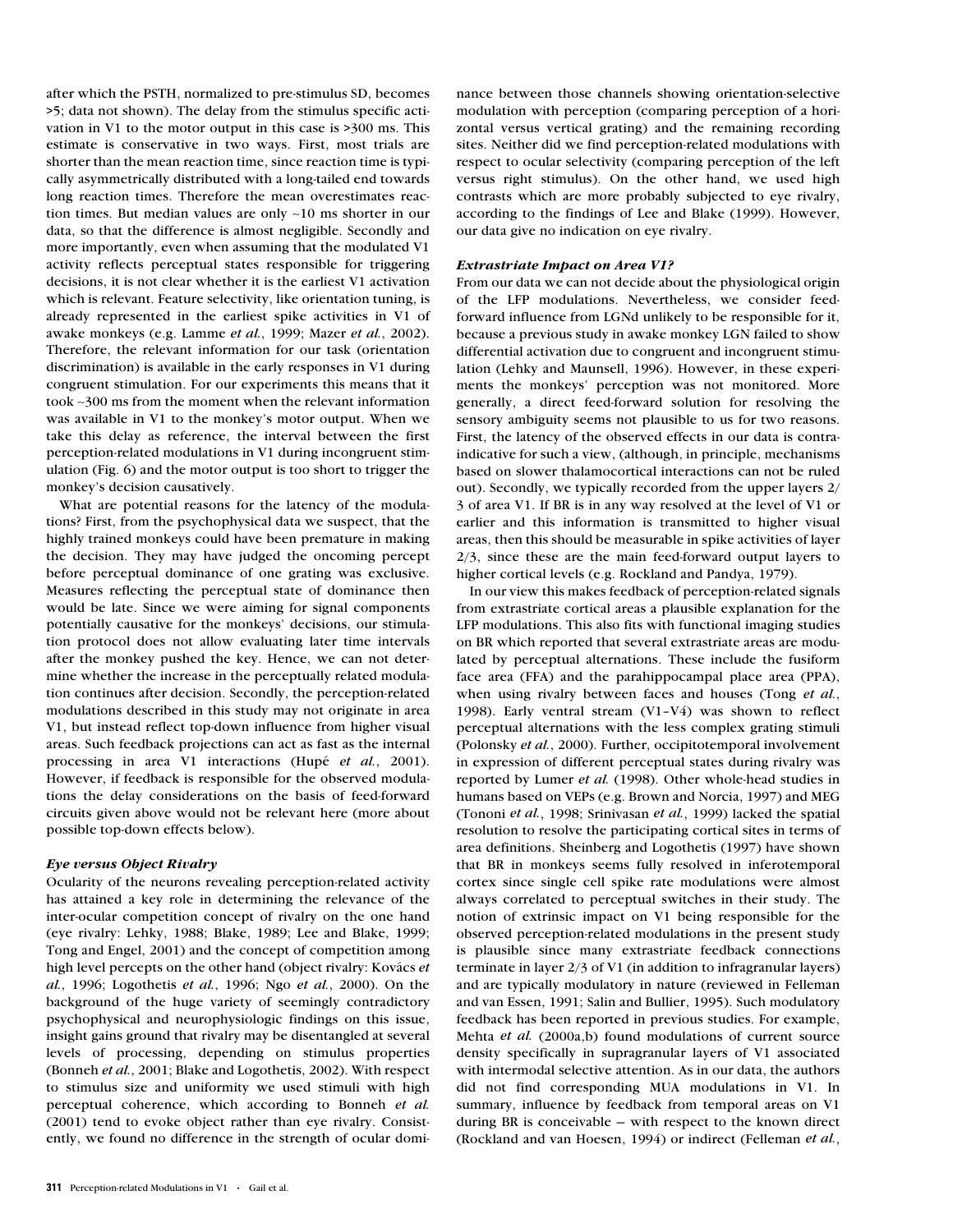1997) projections and to the distribution of rivalry-associated activity found in different studies. The functional relevance, although, remains unclear.

# *Summary and Conclusion*

Our results demonstrate that low-to-medium frequency LFPs in monkey area V1can be correlated with perceptual alternations during BR, while MUA signals are not. The question remains, in how far these signal components represent awareness-relevant activity itself, or take part in awareness-relevant selection processes, or are just an epiphenomenon of other awareness-relevant processes, not captured in the present recordings. The somato-dendritic nature of the observed modulations (LFP), together with their latency, suggests a feedback impact on V1 from other cortical areas already representing or carrying a prediction about the oncoming perceptual state. The functional role of such an impact could be to stabilize a newly established percept by supporting V1 neurons in representing features of the currently or oncoming dominant stimulus.

#### **Notes**

Support by DFG to the research group 'Dynamics of Cognitive Representation' (DFG EC 53/9-3 to R.E.) is greatly acknowledged. We also thank Professor R. Bauer for help in experiments, W. Gerber, A. Rentzos and A. Platzner for their support in experimental techniques, and D. Leopold for instructive discussions on BR.

Address correspondence to Alexander Gail, California Institute of Technology, Division of Biology M/C 216–76, Pasadena, CA 91125, USA. Email: gail@vis.caltech.edu.

#### **Reference**

- Alais D, O'Shea RP, Mesana-Alais C, Wilson IG (2000) On binocular alternation. Perception 29:1437–1445.
- Andrews TJ (2001) Binocular rivalry and visual awareness. Trends Cogn Sci 5:407–409.
- Bartfeld E, Grinvald A (1992) Relationships between orientationpreference pinwheels, cytochrome oxidase blobs, and oculardominance columns in primate striate cortex. Proc Natl Acad Sci USA 89:11905–11909.
- Benignus VA (1969). Estimation of the coherence spectrum and its confidence interval using the fast Fourier transform. IEEE Trans Aud ElectroAcoust 17:145–150.
- Blake R (1977) Threshold conditions for binocular rivalry. J Exp Psychol Hum Percep Perform 3:251–257.
- Blake R (1989) A neural theory of binocular rivalry. Psychol Rev 96:145–167.
- Blake R, Logothetis NK (2002) Visual competition. Nat Rev Neurosci 3:1–11.
- Bonneh Y, Sagi D, Karni A (2001) A transition between eye and object rivalry determined by stimulus coherence. Vision Res 41:981–989.
- Brown RJ, Norcia AM (1997) A method for investigating binocular rivalry in real-time with the steady-stade VEP. Vision Res 37:2401–2408.
- Carandini M, Ferster D (2000) Membrane potential and firing rate in cat primary visual cortex. J Neurosci 20:470–484.
- Diaz-Caneja E (1928) Sur l'alternance binoculaire. Ann Ocul (Paris) 165:721–731. [Translated in Alais *et al.* (2000).]
- Eckhorn R (1999) Neural mechanisms of visual feature binding investigated with microelectrodes and models. Vis Cogn 6:231–265.
- Eckhorn R, Thomas U (1993) A new method for the insertion of multiple microprobes into neural and muscular tissue, including fiber electrodes, fine wires, needles and microsensors. J Neurosci Meth 49:175–179.
- Eckhorn R, Bauer R, Jordan W, Brosch M, Kruse W, Munk M, Reitboeck HJ (1988) Coherent oscillations: a mechanism of feature linking in the visual cortex? Biol Cybernet 60:121–130.
- Eckhorn R, Frien A, Bauer R, Woelbern T, Kehr H (1993a) High frequency (60–90 Hz) oscillations in primary visual cortex of awake monkey. Neuroreport 4:243–246.
- Eckhorn R, Krause F, Nelson JI (1993b) The RF-cinematogram. A crosscorrelation technique for mapping several visual receptive fields at once. Biol Cybernet 69:37–55.
- Engel AK, Fries P, König P, Brecht M, Singer W (1999) Temporal binding, binocular rivalry, and consciousness. Conscious Cogn 8:128–151.
- Felleman DJ, van Essen DC (1991) Distributed hierarchical processing in the primate cerebral cortex. Cereb Cortex 1:1–47.
- Felleman DJ, Xiao Y, McClendon E (1997) Modular organization of occipito-temporal pathways: cortical connections between visual area 4 and visual area 2 and posterior inferotemporal ventral area in macaque monkeys. J Neurosci 17:3185–3200.
- Frien A, Eckhorn R (2000) Functional coupling shows stronger stimulus dependency for fast oscillations than for low-frequency components in striate cortex of awake monkey. Eur J Neurosci 12:1466–1478.
- Frien A, Eckhorn R, Bauer R, Woelbern T, Gabriel A (2000) Fast oscillations display sharper orientation tuning than slower components of the same recordings in striate cortex of the awake monkey. Eur J Neurosci 12:1453–1465.
- Fries P, Roelfsema PR, Engel AK, König P, Singer W (1997) Synchronization of oscillatory responses in visual cortex correlates with perception in interocular rivalry. Proc Natl Acad Sci USA 94:12699–12704.
- Fries P, Schröder JH, Roelfsema PR, Singer W, Engel AK (2002) Oscillatory neuronal synchronization in primary visual cortex as a correlate of stimulus selection. J Neurosci 22:3739–3754.
- Gail A, Brinksmeyer H-J, Eckhorn R (2000) Contour decouples gamma activity across texture representation in monkey striate cortex. Cereb Cortex 10:840–850.
- Gail A, Brinksmeyer HJ, Eckhorn R (2001) Consistent perceptionrelated modulations in monkey striate cortex during rivalrous and congruent dichoptic stimulation. Soc Neurosci Abstr 27:123.6.
- Gail A, Brinksmeyer HJ, Eckhorn R (2003) Simultaneous mapping of binocular and monocular receptive fields in awake monkeys for calibrating eye alignment in a dichoptical setup. J Neurosci Methods 126:41–56.
- Glaser EM, Ruchkin DS (1976) Principles of neurobiological signal analysis. New York: Academic Press.
- Gray CM (1999) The temporal correlation hypothesis of visual feature integration: still alive and well. Neuron 24:31–47.
- Gray CM, Koenig P, Engel AK, Singer W (1989) Oscillatory responses in cat visual cortex exhibit inter-columnar synchronization which reflects global stimulus properties. Nature 338:334–337.
- Heeger DJ, Huk AC, Geisler WS, Albrecht DG (2000) Spikes versus BOLD: what does neuroimaging tell us about neuronal activity? Nat Neurosci 3:631–633.
- Hupé JM, James AC, Girard P, Lomber SG, Payne BR, Bullier J (2001) Feedback connections act on the early part of the responses in monkey visual cortex. J Neurophysiol 85:134–145.
- Kottmann M, Eckhorn R, Woelbern T, Frien A, Bauer R (1996) Synchronized fast oscillations in striate cortex correlate with perception of grating orientation in a binocular rivalry task in monkey. In: Proceedings of the 27th Göttingen Neurobiology Conference (Elsner N, Eysel U, eds), p. 419. Stuttgart: Georg Thieme.
- Kovács I, Papathomas TV, Yang M, Fehér Á (1996) When the brain changes its mind: interocular grouping during binocular rivalry. Proc Natl Acad Sci USA 93:15508–15511.
- Kreiter AK, Singer W (1992) Oscillatory neuronal response in the visual cortex of the awake macaque monkey. Eur J Neurosci 4:369–375.
- Lamme VAF, Rodriguez-Rodriguez V, Spekreijse H (1999) Separate processing dynamics for texture elements, boundaries and surfaces in primary visual cortex of the macaque monkey. Cereb Cortex 9:406–413.